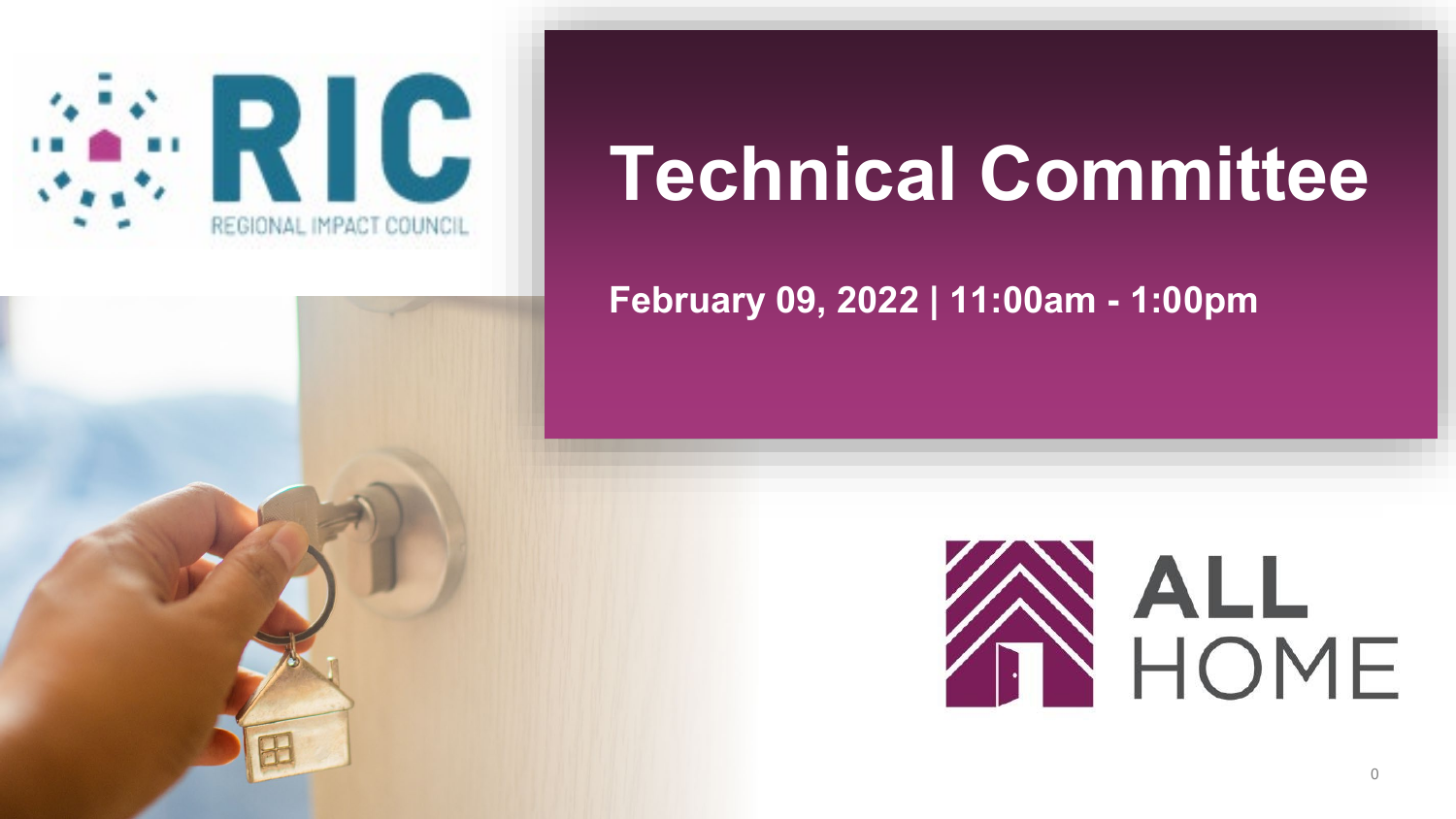#### **Objectives of today's Technical Committee Meeting**



Discuss strategies, tools and resources to move forward, together, in implementing the RAP

1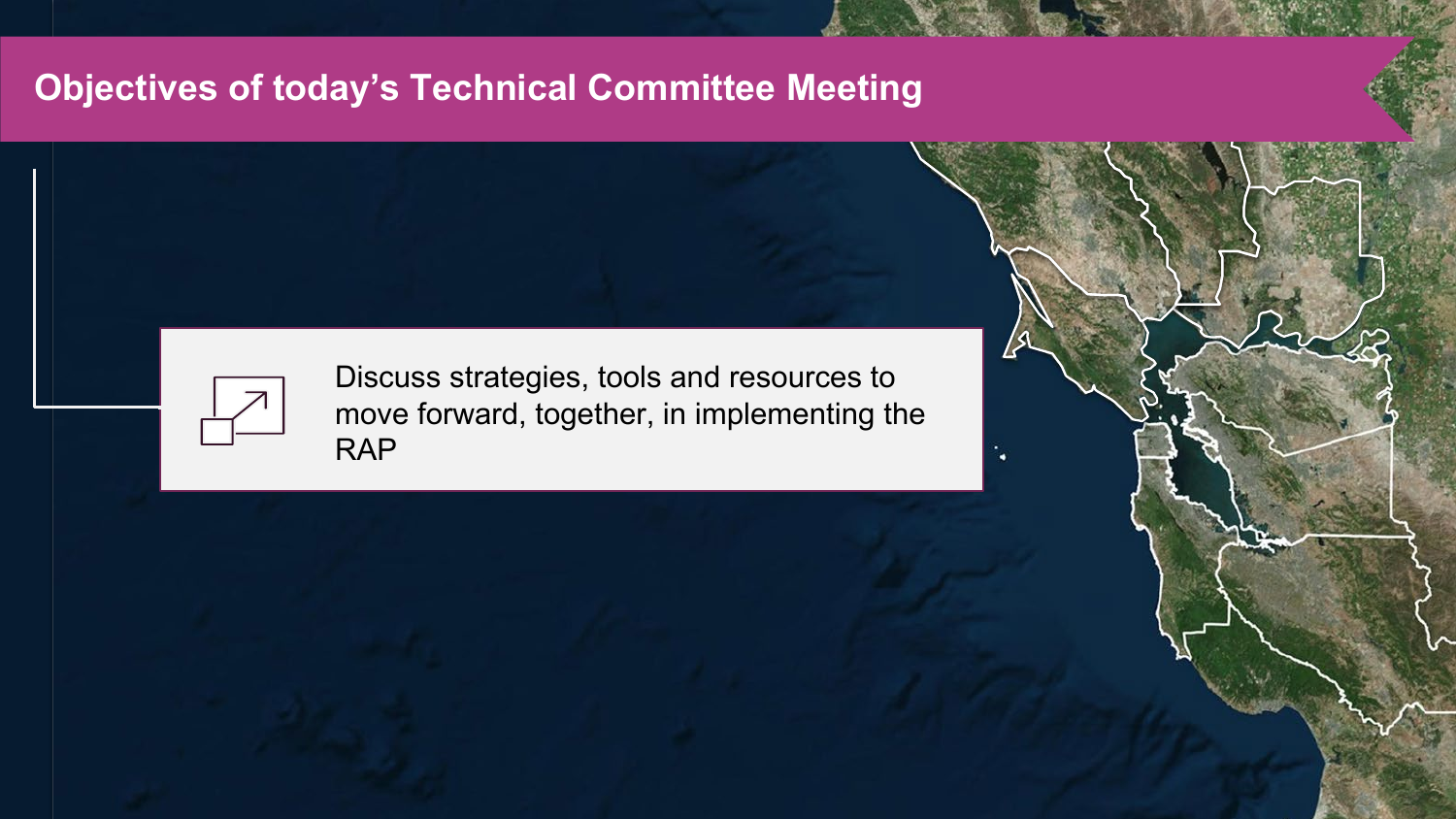

| Welcome                                                      | $11:00$ AM $- 11:05$ AM |
|--------------------------------------------------------------|-------------------------|
| Meeting goals and Take the Pledge                            | $11:05$ AM $- 11:15$ AM |
| <b>Regional Action Plan</b>                                  |                         |
| State budget overview with Jason Elliott 11:15 AM – 11:35 AM |                         |
| RAP Implementation update + group<br>activity                | $11:35$ AM $- 11:55$ AM |
| <b>Break</b>                                                 | 11:55 AM - 12:05 PM     |
| Group breakout discussions                                   | 12:05 PM - 12:50 PM     |
| Next steps and close                                         | 12:50 PM - 1:00 PM      |

● Next steps and close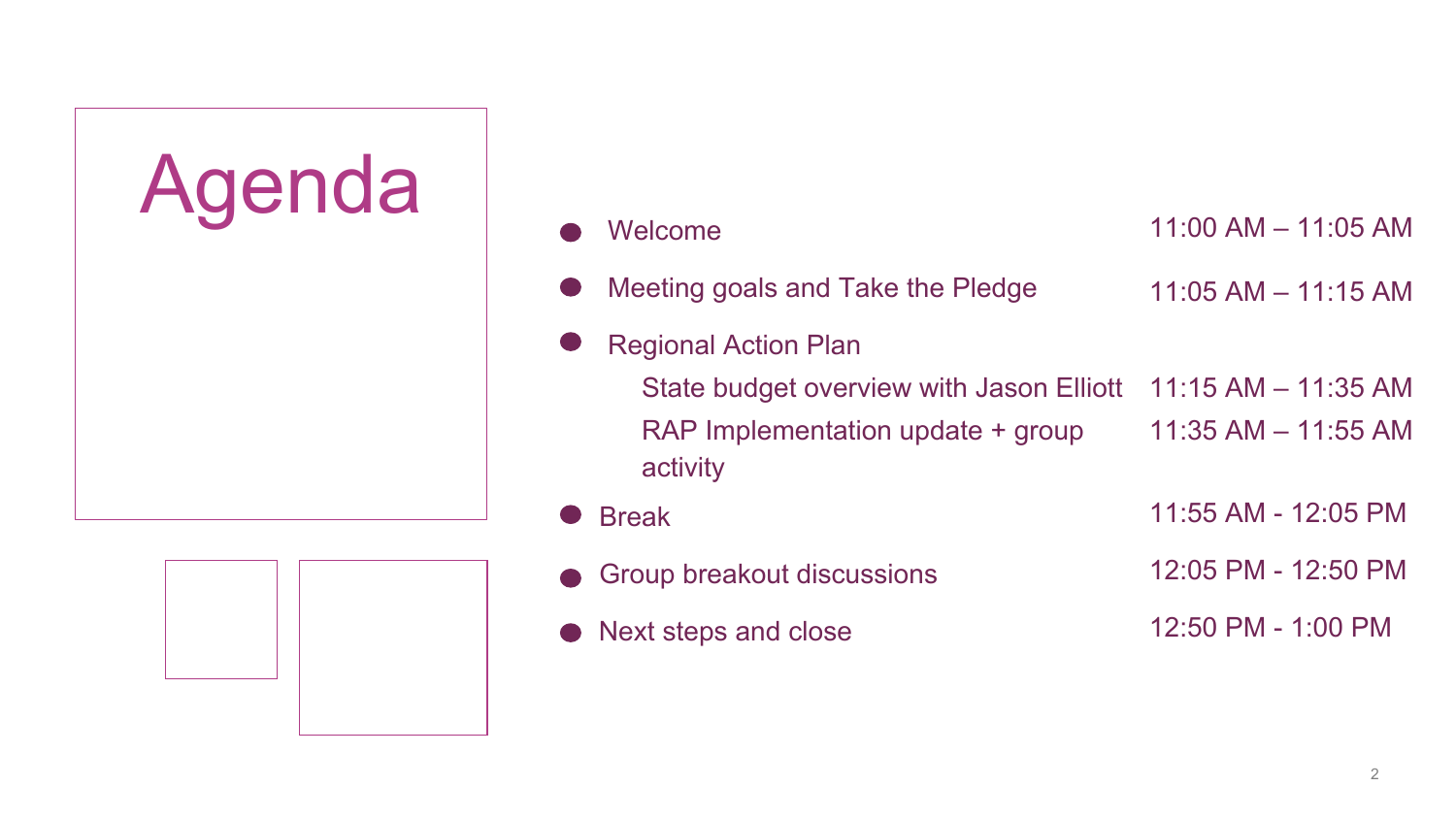#### **Our collective efforts to convene, co-create and catalyze solutions that work:**

- We pledge to work together to make homelessness in the Bay Area rare, brief and non-recurring.
- We pledge to work regionally.
- We pledge to collaborate with people that we know and trust as well as others that we may not.
- We pledge to challenge existing systems that are broken.
- We pledge to use our talents, energy and heart to identify bold solutions to the region's homelessness crisis.
- We pledge to recognize that decades of discriminatory practices undergird the inequities that exist in our region today.
- We pledge to support and build a racially diverse and inclusive Bay Area.
- We pledge that our response will move at a speed that recognizes that lives are at stake.
- We pledge to identify obstacles and new pathways to economic mobility among people with extremely low incomes.
- We pledge to collaborate with people who have experienced poverty to identify policies, enact laws and change minds to ensure a brighter future for our most vulnerable friends and neighbors and all of our children.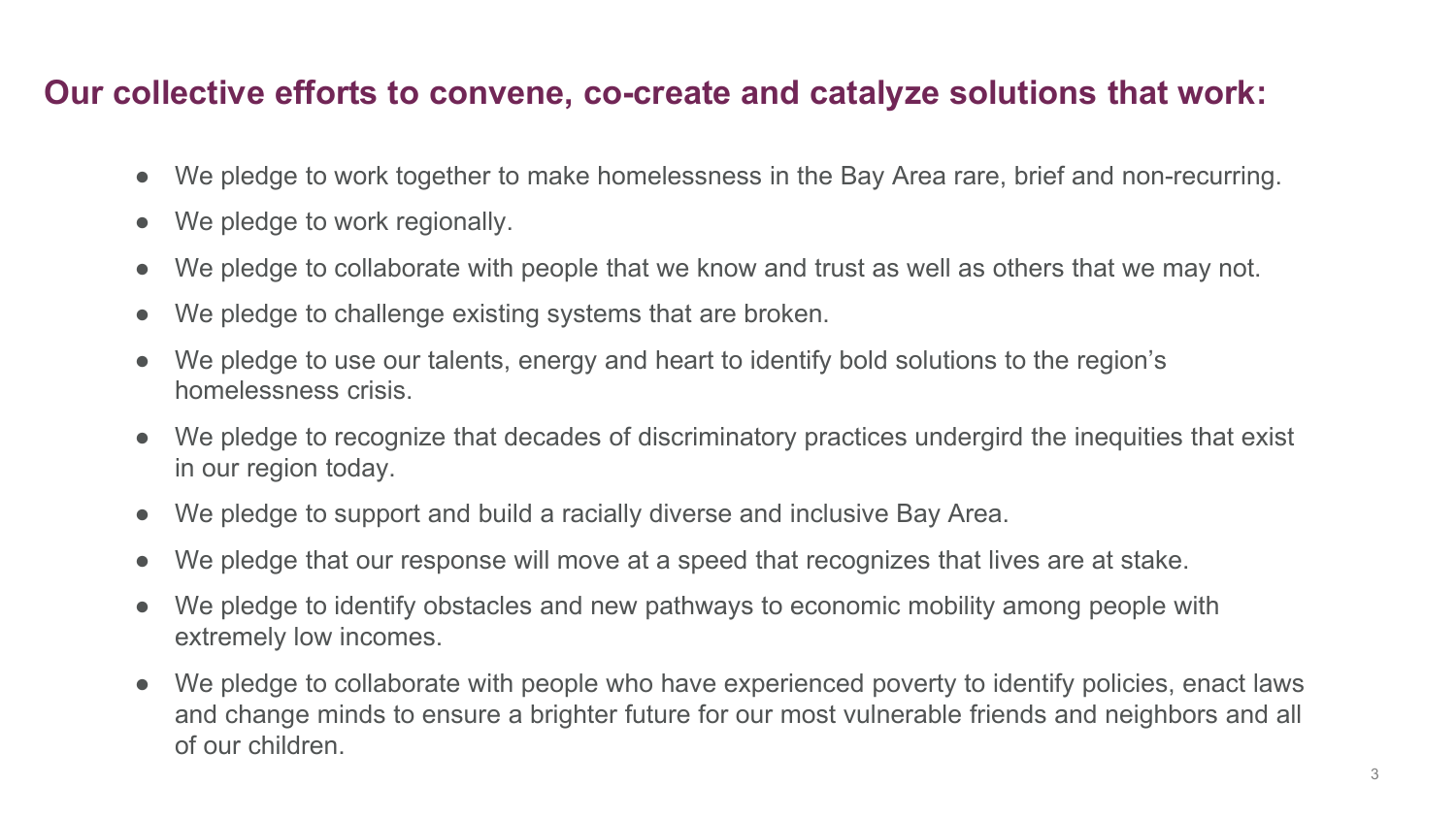#### **State Budget Overview**



**Jason Elliot,**  Senior Counselor to Governor Newsom for Housing and Homelessness

- ❖ Governor's budget priorities
- ❖ Use of available funds
- ❖ Variety of strategies to address homelessness crisis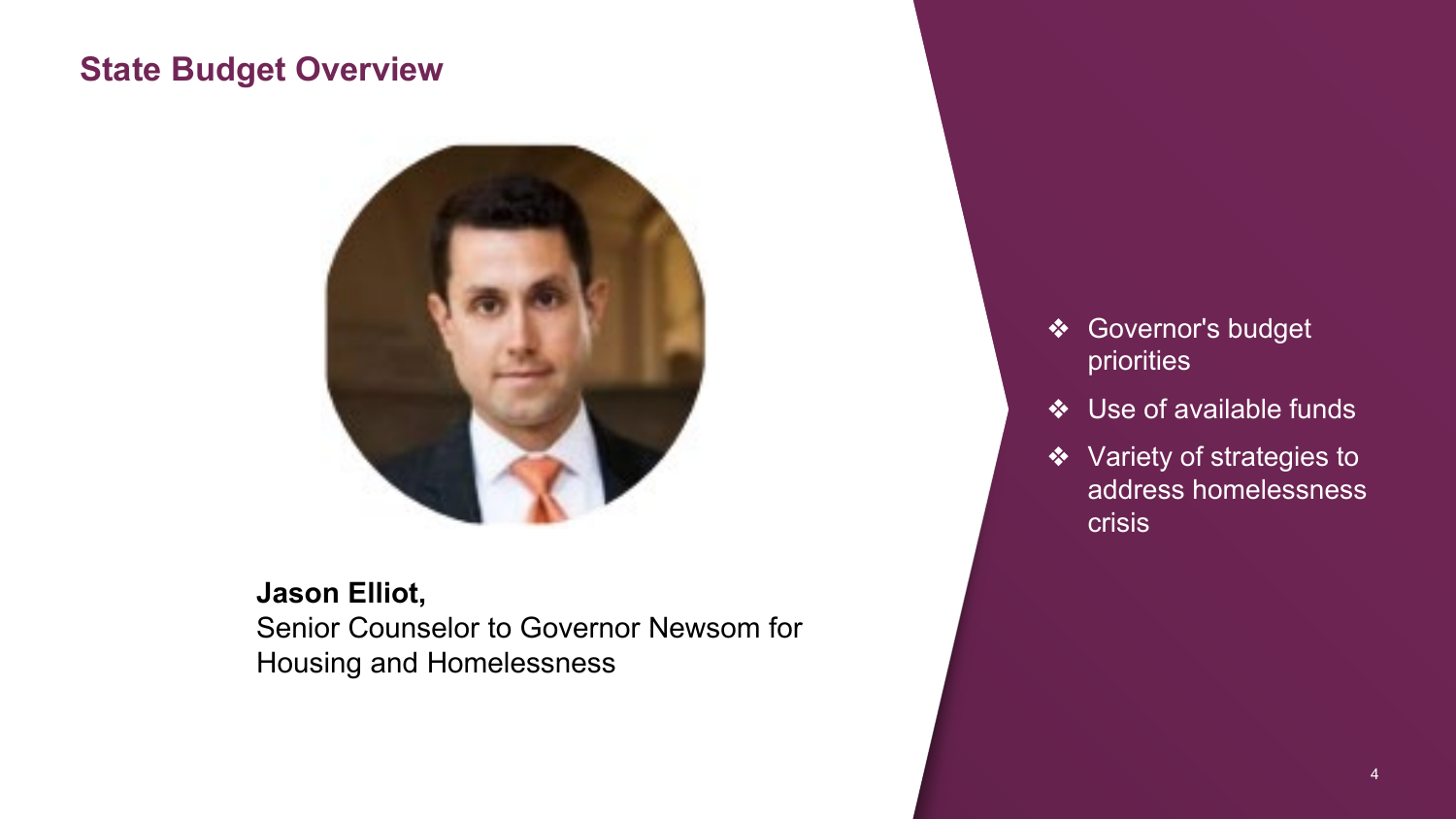#### **Regional Action Plan | 75% Reduction in unsheltered homelessness in three years**





- Engagement with jurisdictions across the region building collaborative partnerships and relationships
- Strengthening the Great Policy Solutions and 1-2-4 Action Teams to better identify strategies and tools
- Focusing advocacy efforts on many fronts: ie: housing investments, rental assistance, tenant support, expanding access to tax credit programs and more
- Identifying challenges and opportunities to implementation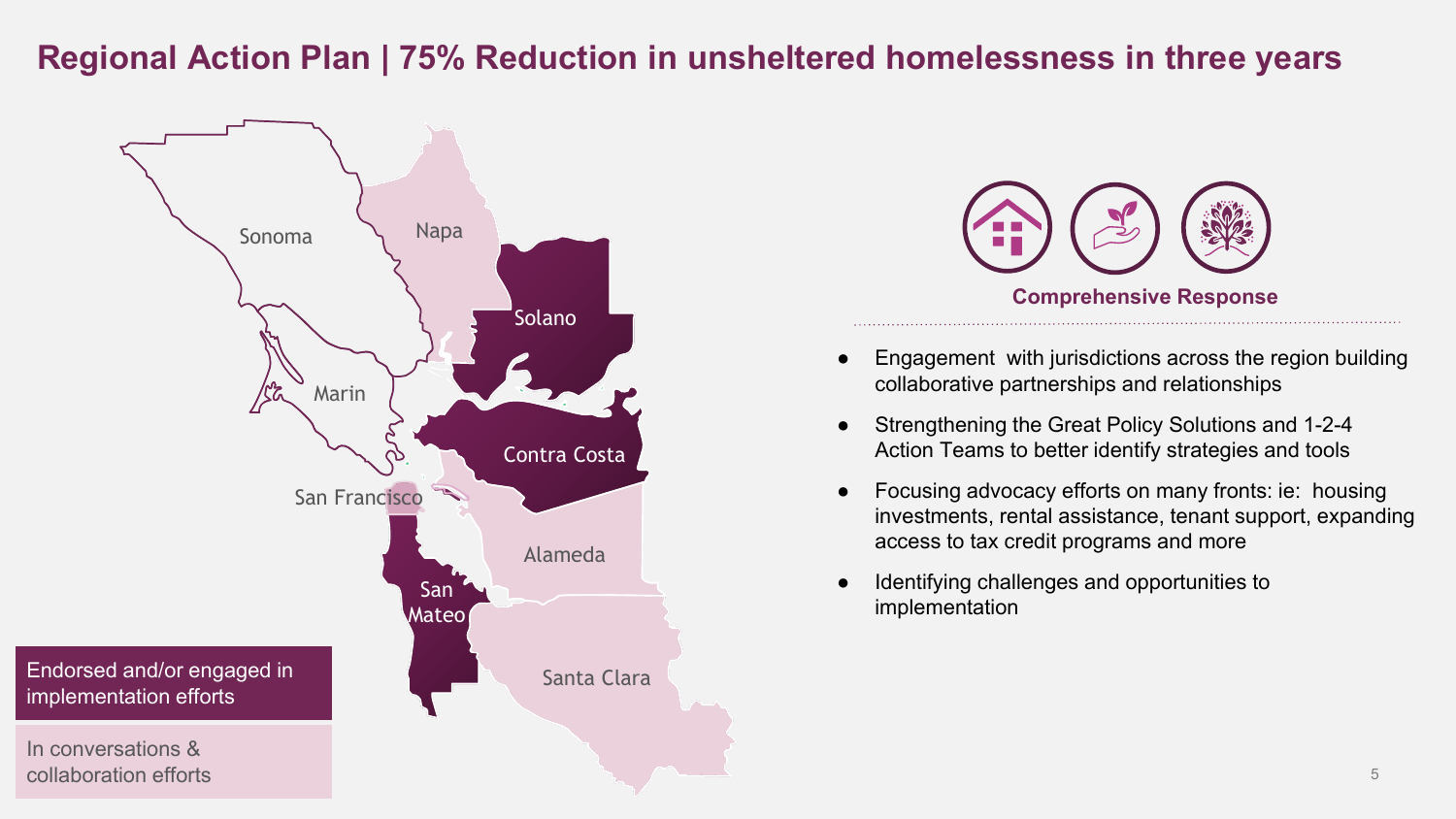### Hearing from you

- 1. What are your pain points (what gets in your way) to reaching a 75% reduction goal?
- 2. What tools, resources, support do you need to support your role in reaching our 75% reduction in homelessness?

- Click on the link in the chat: RetroBoard
- Click on the " $+$  add card" below each column
- Write your note and click "Create card"
	- *All responses are anonymous*
- Like and/or comment an existing post
- Write as many notes as you'd like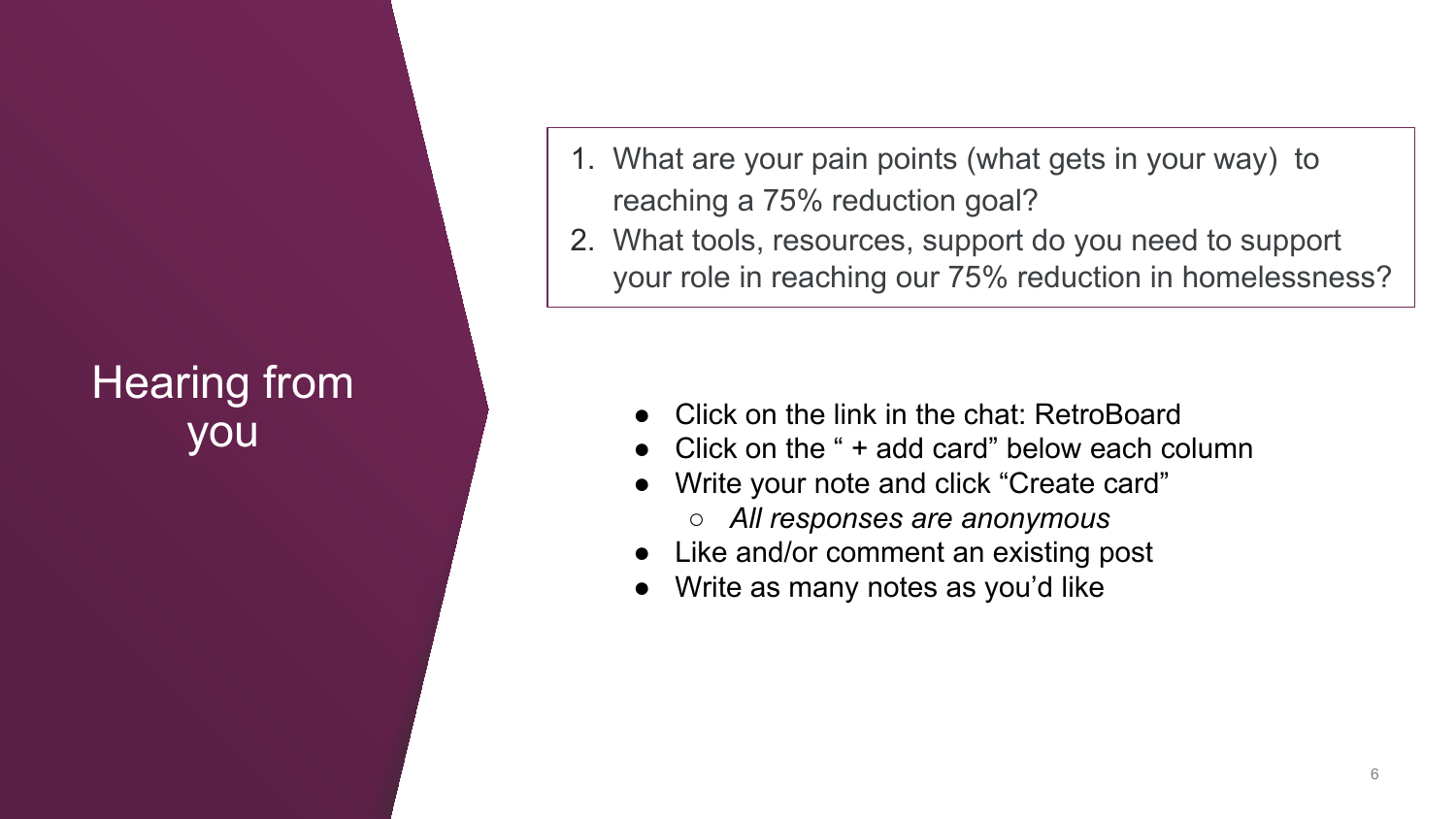10 min. break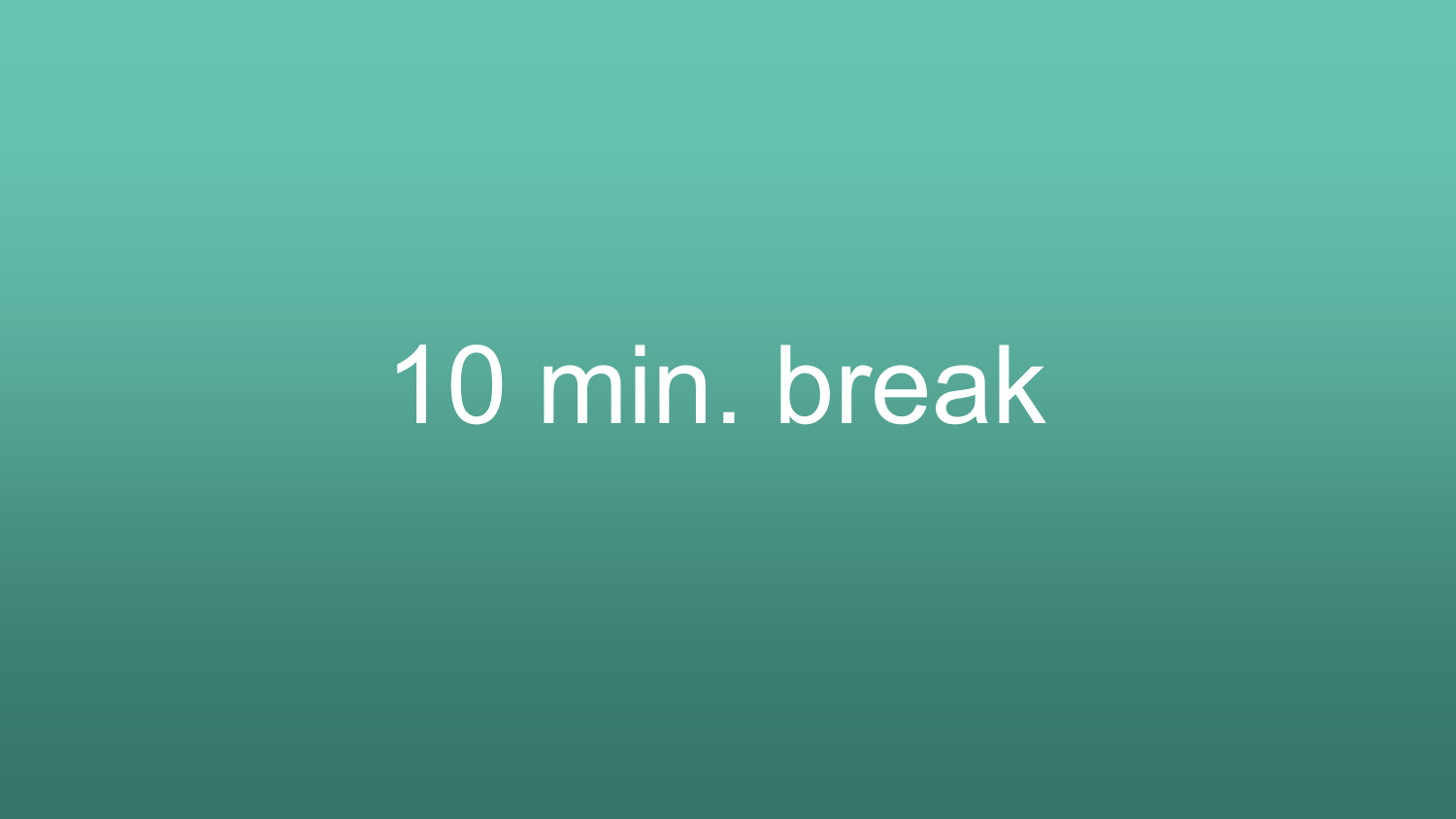## **Group Breakouts**

- 4 groups
- Focus discussion on three questions
- Prepare one to two sentence takeaway to report back to the group
- 1. Reflect on RetroBoard themes
- 2. What are feasible solutions that can be implemented to get us back on track towards a 75% reduction?
	- a. Example: using Homekey Interim Housing projects for PSH
- 3. What stakeholders in your jurisdictions do we need to engage with? Who and what is missing from the conversations and solutions to achieve a 75% reduction?